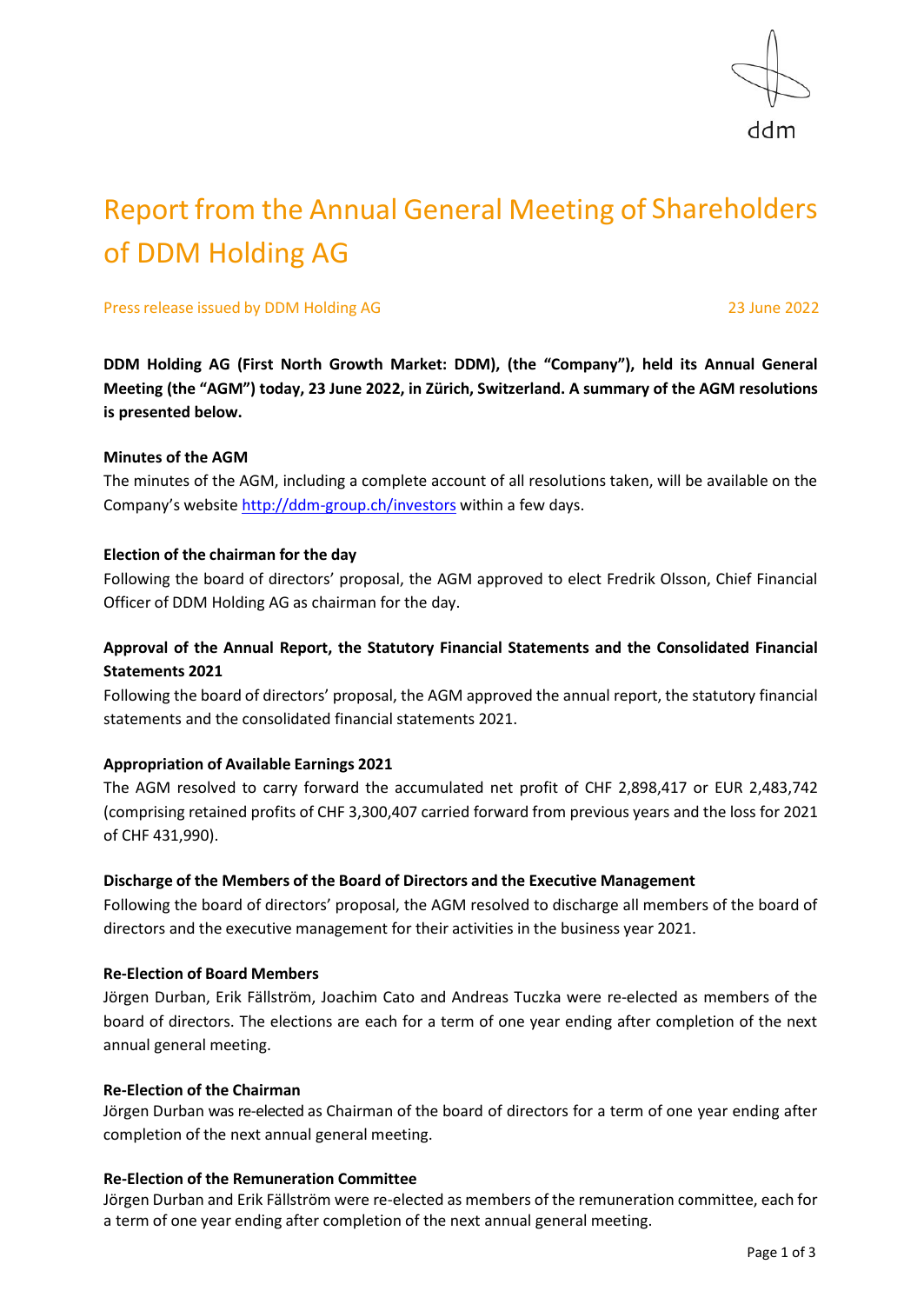

## **Re-Election of the Independent Proxy**

Bratschi AG (CHE-141.281.308), Zürich, Switzerland was re-elected as independent proxy for a term of one year ending after completion of the next annual general meeting.

#### **Re-Election of the Statutory Auditors**

PricewaterhouseCoopers AG (CHE‑434.873.063), Luzern, was re-elected as the statutory auditors for the business year 2022.

## **Consultative Vote on the Compensation Report 2021**

The AGM approved, on a consultative basis and as proposed by the board of directors, the compensation report 2021.

#### **Compensation of the Members of the Board of Directors and the Executive Management**

The AGM resolved, in accordance with the proposal of the board of directors, that the remuneration of the board of directors shall not exceed a maximum of CHF 1,000,000 for the period until the end of the 2023 annual general meeting. The AGM also approved the variable compensation of the members of the executive management for the business year 2022 with a maximum aggregate amount of CHF 2,400,000 and the fixed compensation for the business year 2023 with a maximum aggregate amount of CHF 2,000,000.

#### **Compensation for DDM Group Finance S.A.**

The AGM approved, in accordance with the proposal of the board of directors, the compensation of DDM Group Finance S.A. for brokerage services provided by DDM Group Finance S.A. to the Company during the business year 2021 amounting to EUR 4,231,000.

## **Extension of Authorized Share Capital**

The AGM resolved, that the Board of Directors shall be authorized to increase the share capital in an amount not to exceed CHF 6,780,223.00 through the issuance of up to 6,780,223 fully paid-in registered shares with a nominal value of CHF 1.00 per share by not later than 22 June 2024. The new Authorized Share Capital is a replacement of the previously existing, equivalent mandate in the same amount of CHF 6,780,223.00 under the current art. 3bis that was due to expire on 17 September 2022 and serves the purpose of maintaining an adequate flexibility for the Board of Directors to resolve on capital increases if deemed to be in the best interest of the Company.

#### **For more information, please visit DDM's website at [www.ddm-group.ch](http://www.ddm-group.ch/) or contact:**

Jörgen Durban, Chairman of the Board Tel: +46 73 599 15 53

Fredrik Olsson, Chief Financial Officer Tel: +41 79 331 30 17

Mail: [investor@ddm-group.ch](mailto:investor@ddm-group.ch)